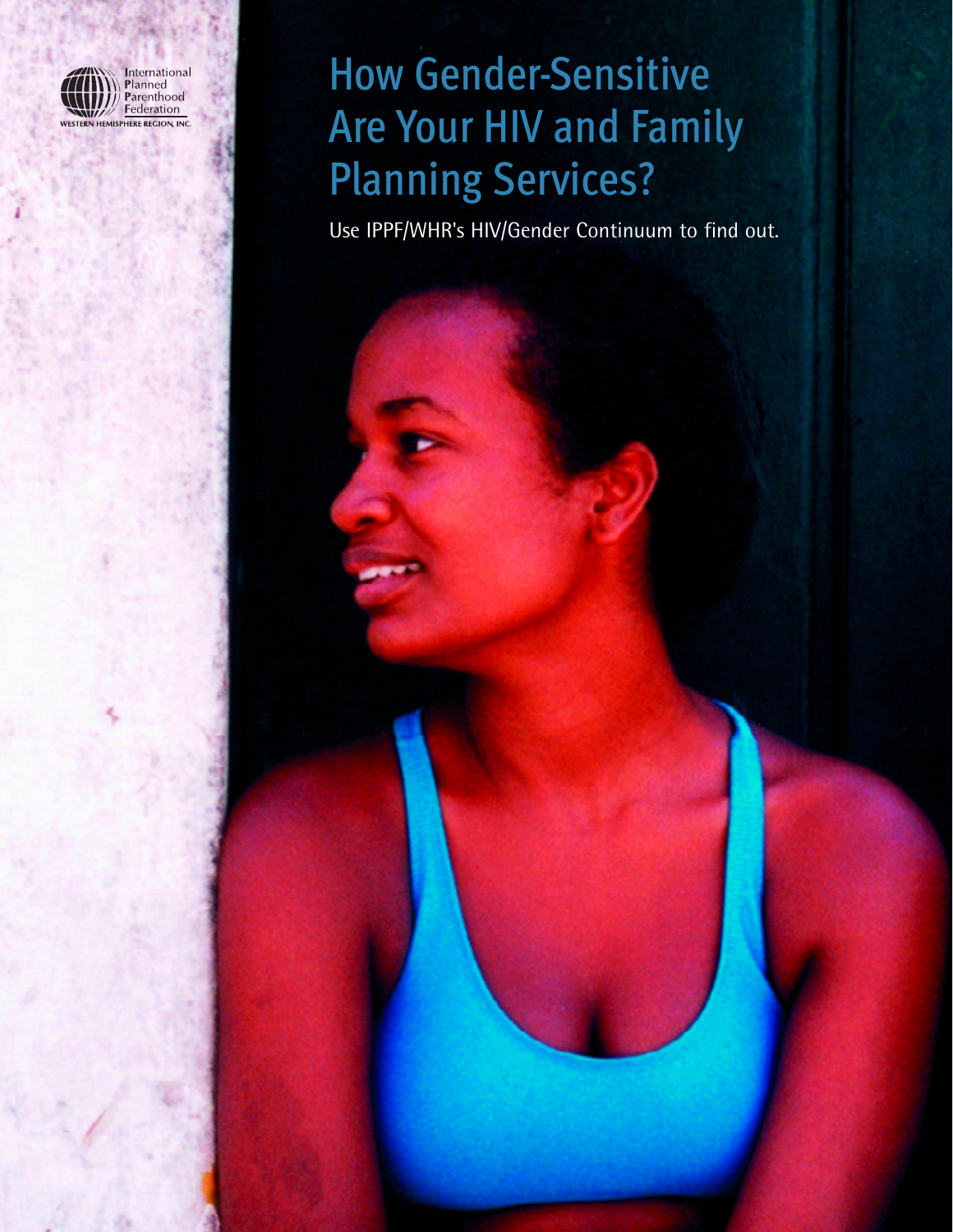## How to Use the HIV/Gender Continuum

A wide range of research and action has been undertaken in the areas of improving family planning programs, preventing HIV/AIDS, and promoting awareness of the links between gender roles and health outcomes. The IPPF/WHR's involvement in all three activities has led us to consider some of the linkages among sexual and reproductive health service delivery, HIV prevention, and gender issues.

Women often have less power than men over the timing and type of sexual relations they have. The male condom, a method which requires at least passive cooperation by the man if not active participation by him, is the only protection available against HIV. (Female condoms are still unknown, unavailable, or too expensive in many countries; and microbicides are still in development.) For a variety of reasons, many men are not comfortable using condoms. This, combined with the fact that men are more likely than women to have sexual partners outside their primary relationship, puts women in a risky position with respect to their sexual and reproductive health and ability to protect themselves from HIV infection.

In some instances, power imbalances in relationships prevent women from being able to say no to unprotected sex. For some women, saying no to sex can lead to violence. Gender-based violence and sexual coercion are now recognized as pervasive problems, putting women at risk of many negative outcomes, including injuries and STIs including HIV. All of these factors combine to create difficulties for women who want to protect themselves from HIV, even if they themselves are monogamous in their sexual relations.

Sexual and reproductive health programming and service delivery that incorporates a gender perspective can respond to the issues raised above. The "Continuum" of gender sensitivity has been developed to increase understanding of the types of issues that can be incorporated into programs, in order to assess and then improve their degree of gender sensitivity. As SRH organizations begin to speak with family planning clients about HIV prevention they can evaluate specific issues, including the following:

- Do your programs address vulnerability to HIV by examining the social forces as well as the biological factors – that predispose women to risk for HIV?
- Do your programs assess and respond to women's need for negotiation and decision-making skills as they relate to condom use?
- Do providers and counselors make explicit the connections between HIV and gender-based violence?
- Do providers and counselors link women, programs and services with other groups that work in related areas of women's rights?

#### A tool for self-assessment:

### How gender sensitive are your HIV prevention programs and services?

**The Continuum is a tool to investigate how responsive an organization's services and programs are to gender issues related to HIV prevention within an overall rights-based approach to sexual and reproductive health. To do a rapid assessment of your own programs, meet with appropriate staff and determine where your programs fall on the continuum. Which components of your programs and services are not gender sensitive? Somewhat gender-sensitive? Ideal? Programs that fall to the left of the Continuum are ripe for a substantial overhaul that might require external facilitation. Programs that fall in the middle are moving in the gender-sensitive direction and would benefit from an internal commitment to continue growth in this direction. Programs that fall to the right are model programs and may be able to produce best practices document or otherwise share their experiences in this area.**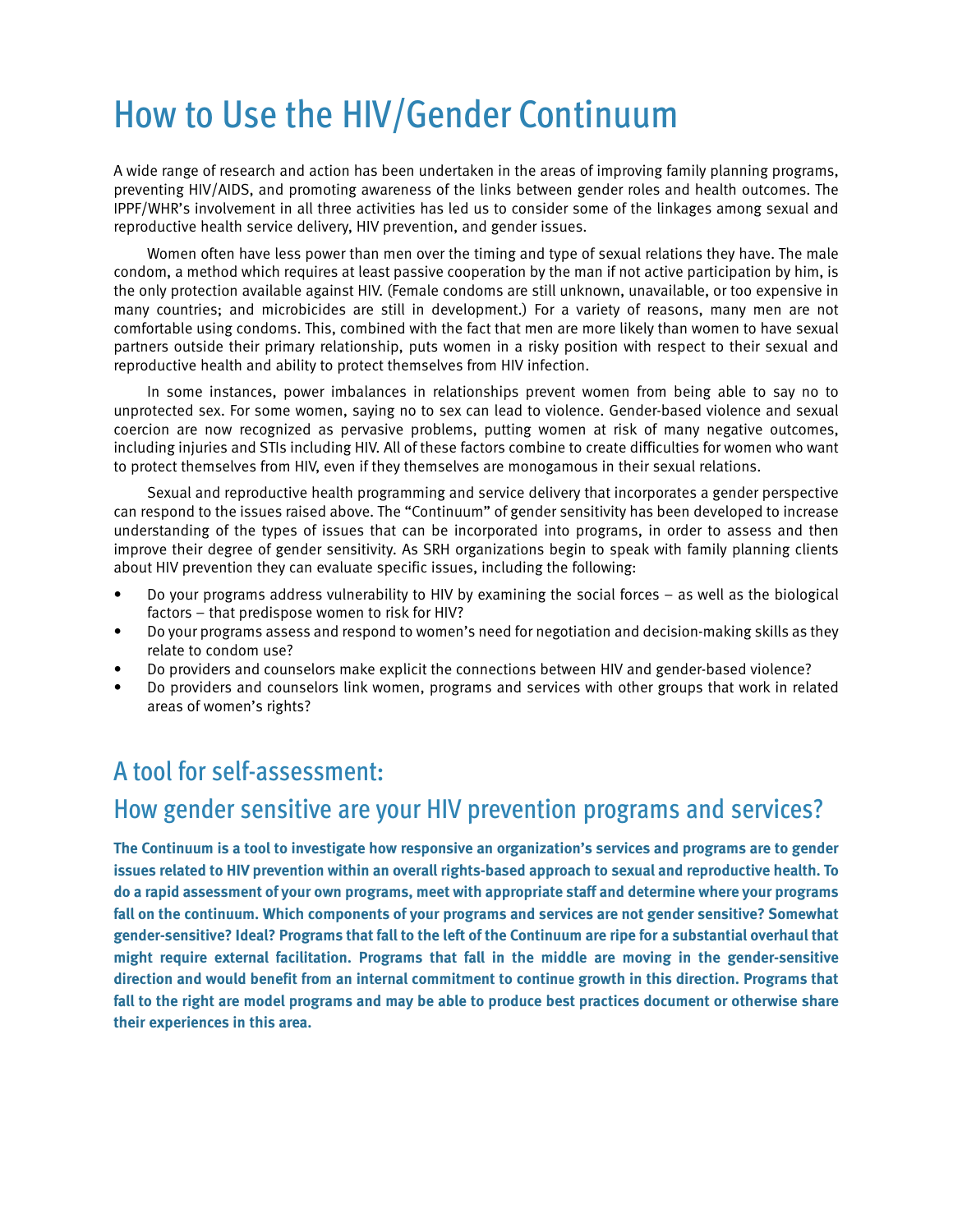## Calculate Your HIV and Family Planning Gender Sensitivity

Score your services from 0 to 5 for each of these areas.

0 1

### **NON-GENDER-SENSITIVE PROGRAM**

Only identifies and targets risk behavior of female clients themselves. For example, assumptions are made about the needs and sexual practices of the client herself without considering the role of her partner.

Advocates and teaches condom use.

Explains transmission of the HIV virus.

Works exclusively on changing risky behaviors with so-called "high-risk" populations, e.g., commercial sex workers (CSWs), and intravenous drug users.

Uses fear as a motivation tool. For example, uses medicalized jargon to promote behavior change.

Exploits traditional gender roles to convince partner to use a condom. For example, counselor encourages client to use passive femininity and tricks to win compliance by partner.

Assumes that asymptomatic women in long-term relationships do not need STI services; STI-symptomatic women are referred to an STI Clinic.

Counsels HIV-positive women not to get pregnant.

Uses a medical model to treat emotional and physical STI/HIV issues.

Works exclusively with target populations in isolation from other women's groups.

Encourages condom use and partner notification without recognizing potential negative outcomes, such as the woman being abused as a result of condom proposition or HIV status disclosure.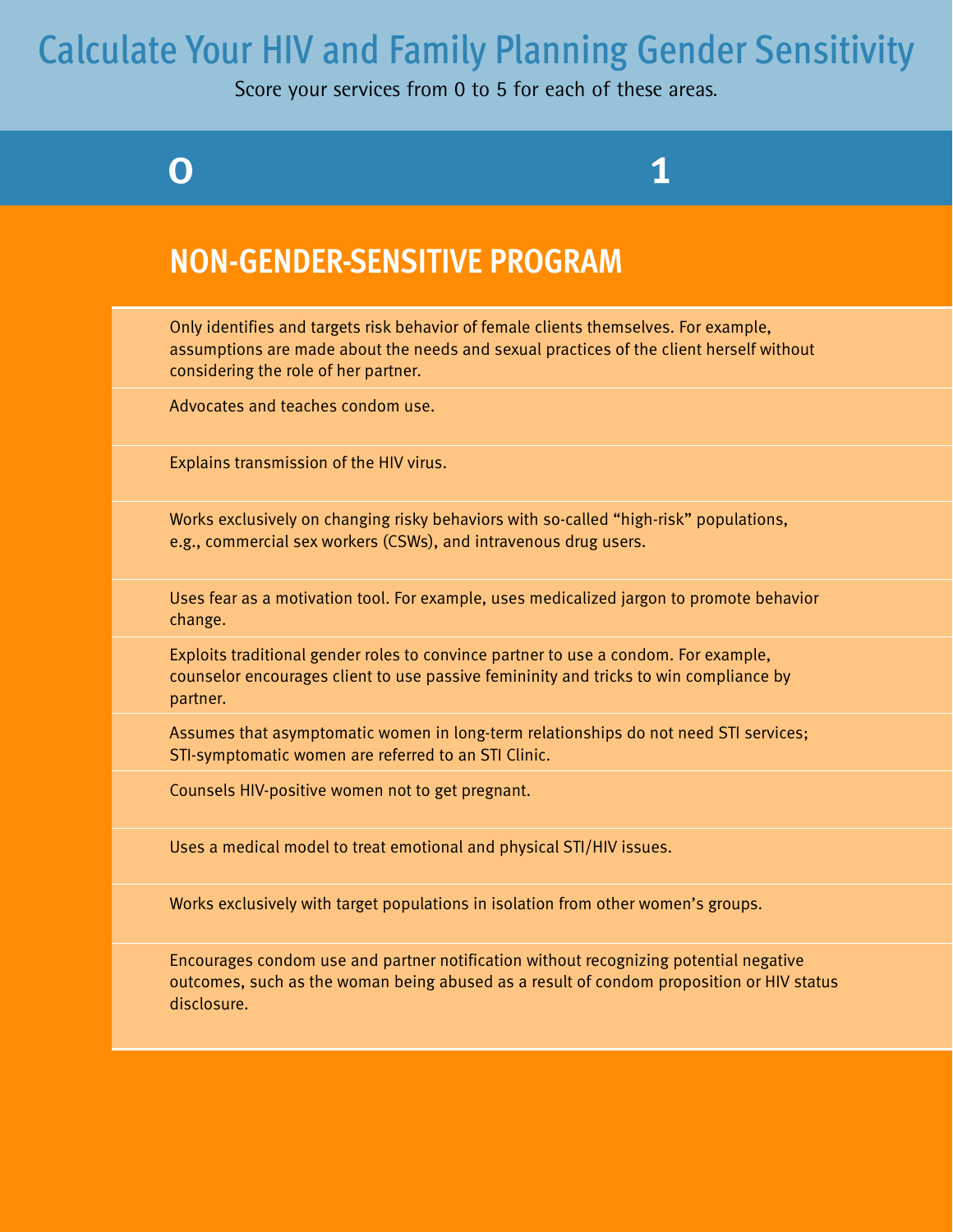## 2 3

## **SOMEWHAT GENDER-SENSITIVE PROGRAM**

Identifies risk behavior of client as well as her perception of partner behavior. For example, assesses individual needs and sexual practices based on facts, not assumptions.

Teaches condom negotiation skills, recognizing that women often do not have the power to insist on its use.

Explains transmission of the HIV virus, perhaps including a reference to the fact that male partner's behavior can put her at risk.

Targets sexually active women in general as an "at risk" population, not just women who are seen as part of a "high-risk group."

Identifies personal health needs to motivate client.

Teaches and motivates women to use a variety of positive survival strategies to negotiate safer sex.

Provides confidential STI services to symptomatic women in a nondesignated STI setting, for example, in a family planning clinic.

Informs women about the dangers of perinatal transmission and stresses the importance of condom use to avoid pregnancy and HIV transmission to partners.

Individual or group counseling used to address specific STI/HIV issues.

Works with other women's health organizations to better the condition of women by addressing injustices women suffer due to traditional gender bias.

Helps women think through different scenarios relating to condom negotiation and HIV status disclosure and ensures that the woman is the one to make the final decision.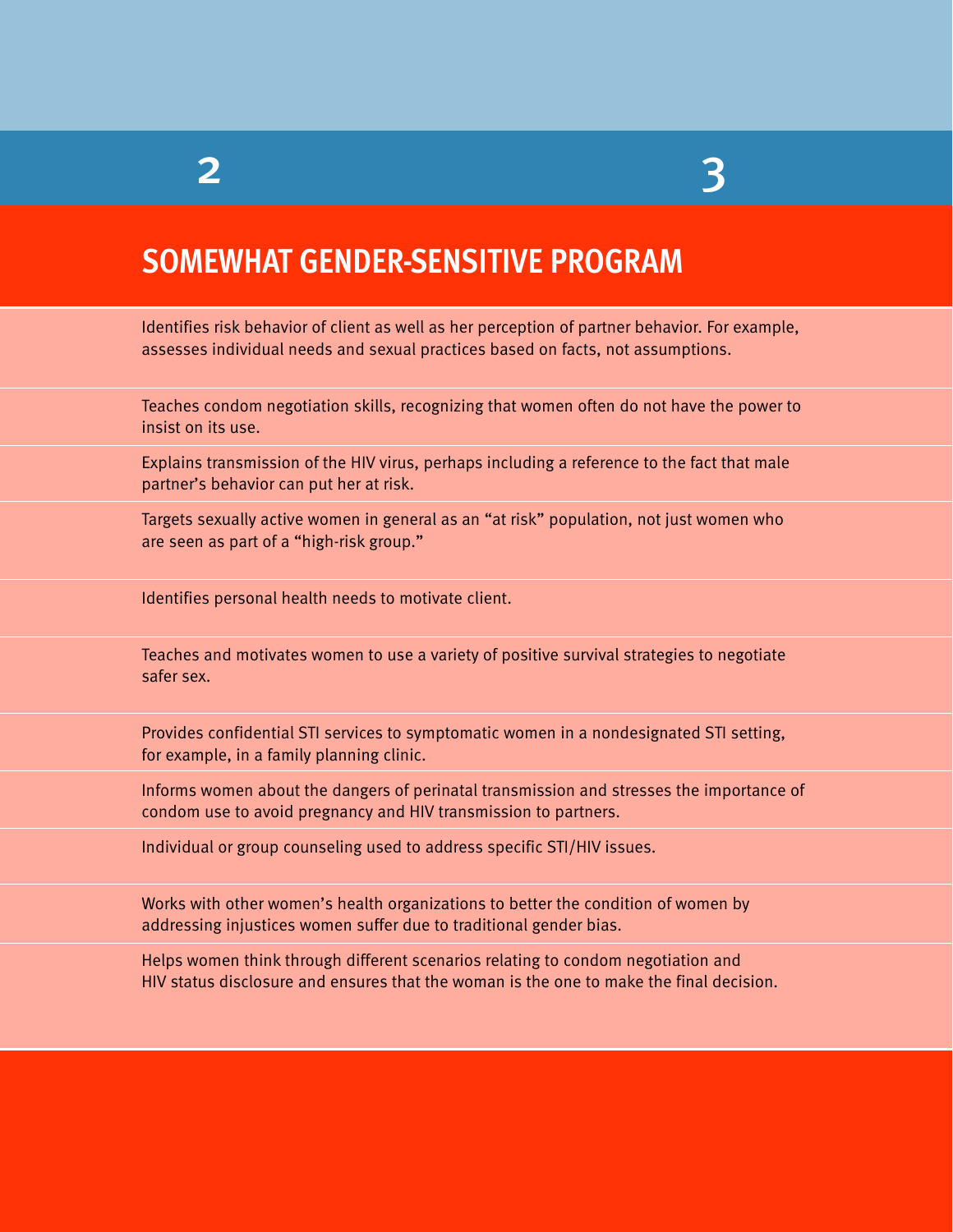## 4 5

| <b>IDEAL GENDER-SENSITIVE PROGRAM</b>                                                                                                                                                                                                                                                                                                                                   | <b>SCORE</b> |
|-------------------------------------------------------------------------------------------------------------------------------------------------------------------------------------------------------------------------------------------------------------------------------------------------------------------------------------------------------------------------|--------------|
| Identifies a broad range of individual and social determinants of vulnerability to HIV.<br>For example, helps client to determine current need through an objective assessment of all<br>needs and practices.                                                                                                                                                           |              |
| Builds decision-making and negotiation skills on sexual relations, including condom use<br>and personal needs.                                                                                                                                                                                                                                                          |              |
| Explains transmission of the HIV virus and discusses with client her specific sexual<br>practices, preferences and sexual orientation to determine her own individual risk.                                                                                                                                                                                             |              |
| Recognizes the contextual issues that render women vulnerable and targets those issues,<br>and especially the most vulnerable women, for intervention; works to help create conditions<br>to reduce vulnerability.                                                                                                                                                      |              |
| Uses a rights-based approach (the right to be healthy and free of disease, unwanted<br>pregnancy, coercion or violence) as motivation.                                                                                                                                                                                                                                  |              |
| Helps women recognize and overcome gender-based abuse and power imbalances that<br>affect their ability to make decisions and take actions to protect themselves from HIV and<br>other harmful consequences.                                                                                                                                                            |              |
| Explores risk of STIs and other RTIs (reproductive tract infections) with all clients with<br>confidentiality; provides appropriate treatment.                                                                                                                                                                                                                          |              |
| Helps women to make fully informed, independent choices about their reproductive and<br>sexual lives regardless of HIV status.                                                                                                                                                                                                                                          |              |
| Provides opportunities for women to dialogue individually and in groups about the factors<br>which contribute to STI/HIV transmission, such as poverty, violence, and dependency.                                                                                                                                                                                       |              |
| Works in collaboration with other women's groups to better women's lives, by challenging<br>social constructs that create gender injustices.                                                                                                                                                                                                                            |              |
| Explores gender-based violence (GBV) with all women who come to the clinic for HIV<br>counseling and testing, and offers specific services to those women identified as being<br>victims of GBV. Assesses women's risks not only in terms of STI/HIV, but also mental and<br>physical well-being and other reproductive health outcomes, such as unplanned pregnancies. |              |
| <b>TOTAL SCORE</b>                                                                                                                                                                                                                                                                                                                                                      |              |

**Divide your total score by 11 YOUR GENDER SENSITIVITY SCORE**